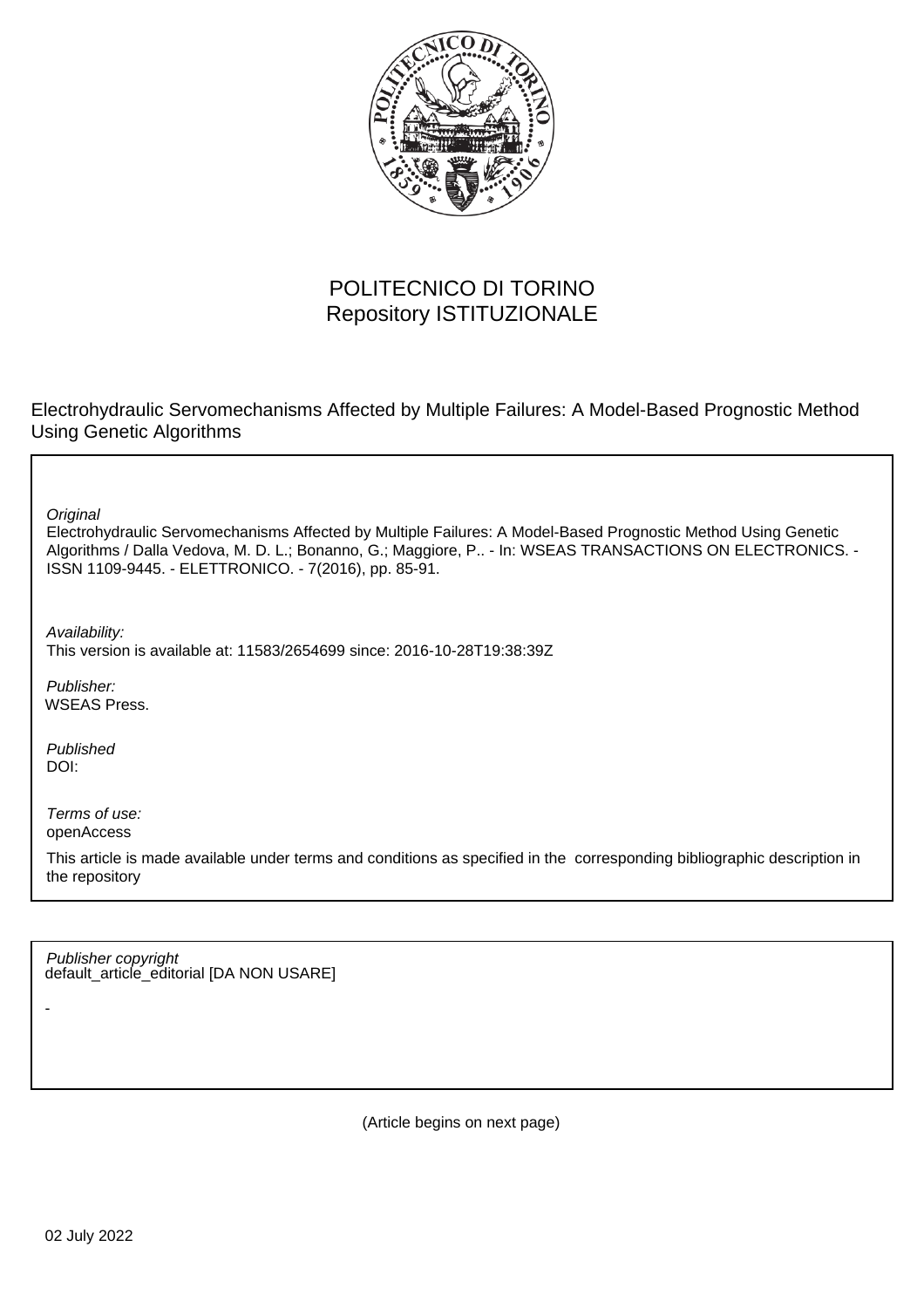# **Electrohydraulic Servomechanisms Affected by Multiple Failures: A Model-Based Prognostic Method Using Genetic Algorithms**

M. D. L. DALLA VEDOVA G. BONANNO P. MAGGIORE Department of Mechanical and Aerospace Engineering Politecnico di Torino Corso Duca degli Abruzzi 24 – 10129, Turin ITAL<sub>Y</sub> matteo.dallavedova@polito.it

*Abstract: -* In order to detect incipient failures due to a progressive wear of a primary flight command electro hydraulic actuator (EHA), prognostics could employ several approaches; the choice of the best ones is driven by the efficacy shown in failure detection, since not all the algorithms might be useful for the proposed purpose. In other words, some of them could be suitable only for certain applications while they could not give useful results for others. Developing a fault detection algorithm able to identify the precursors of the above mentioned EHA failure and its degradation pattern is thus beneficial for anticipating the incoming failure and alerting the maintenance crew so as to properly schedule the servomechanism replacement. The research presented in the paper was focused to develop a new prognostic procedure centered on the characterization of the state of health of a common electro-hydraulic actuator for primary command usage. It is based on an innovative model based fault detection and identification method (FDI) that makes use of deterministic and heuristic solvers in order to converge to the actual state of wear of the tested actuator. In particular, the proposed model takes in account three different types of progressive failures: the clogging of the first stage of the flapper-nozzle valve, the rising of friction between spool and sleeve and finally the rising of friction between jack and cylinder. To assess the robustness of the proposed technique, an appropriate simulation test environment was developed. The results showed an adequate robustness and confidence was gained in the ability to early identify an eventual EHA malfunctioning with low risk of false alarms or missed failures.

*Key-Words: -* EHA, aeronautical servomechanism, numerical modeling, fault detection/identification (FDI), prognostics, genetic algorithm.

### **1 Introduction**

Prognostics is a discipline whose purpose is to predict the moment in which a certain component loses its functionality and is not further able to meet desired performances. It is based on analysis and knowledge of its possible failure modalities and on the capability to individuate the first signs of aging or wear and, then, evaluate the magnitude of such damage (i.e. fault detection and identification FDI). The aforesaid data will be then used as input of a proper failure propagation model. Vachtsevanos et al [1] put in evidence as the use of this discipline in aeronautics, as in many other technological fields, could be very useful if applied to maintenance, since it lowers both costs and inspection time. In order to optimize these advantages, the discipline known as Prognostics and Health Management (PHM) originated: its purpose, as reported by Byington, Watson, Edwards, and Stoelting [2], is to provide real-time data on the current status of the system and to calculate the Remaining Useful Life (RUL) before a fault occurs or a component becomes unable to perform its functionalities at a desired level. The research presented in the paper, referring to the considerations reported by Borello, Dalla Vedova, Jacazio and Sorli in [3] and by Maggiore et al. in [4], is focused on the development of a fault detection/identification (FDI) method able to identify failure precursors (alerting that the system is degrading) and to evaluate the damage entity; in fact, a progressive degradation of a system component, which does not initially create an unacceptable behavior, often leads to a condition in which the efficiency of such component is impaired and hence the whole actuation system operation could be compromised. In order to develop the above mentioned research, a typical aircraft primary command electro hydraulic actuator has been modelled in the MATLAB Simulink® simulation environment and several sets of simulations (in nominal conditions or with various failures) have been run.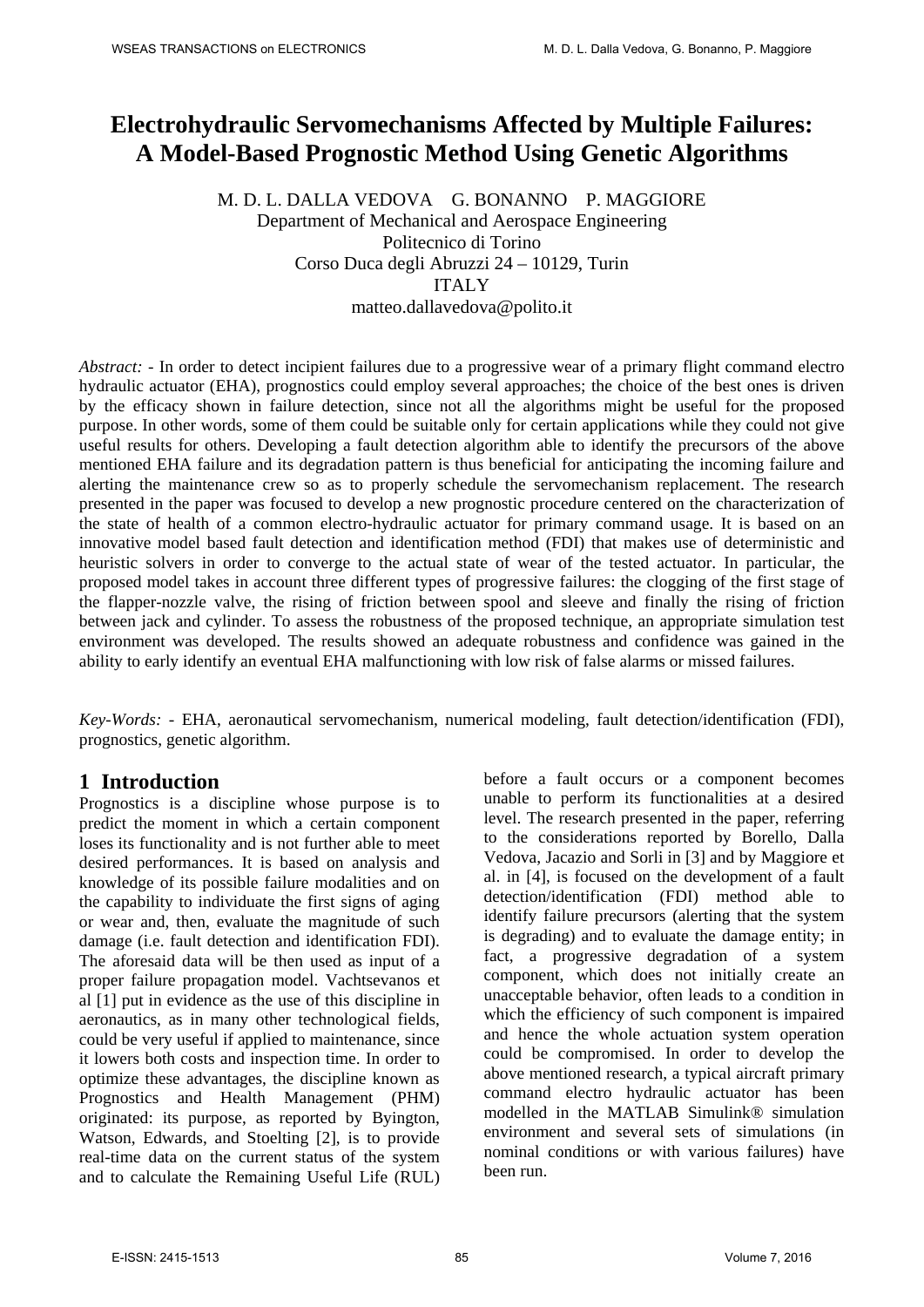## **2 Aim of Work**

In this paper a new FDI algorithm based on the Genetic Algorithms (GA) is proposed, optimized and then validated through the comparison between the behavior of the real system (affected by progressive faults) and the corresponding numerical EMA virtual test-bench, conceived and modeled for the purpose. In particular, the proposed method merges together deterministic and GA algorithms to guide the iterative combination of simulated faults to the one that, compatibly with the accuracy of the monitoring model and its capacity to evaluate faults, represent the actual state of health of the actuator. In order to evaluate the accuracy of the prediction at the different conditions and to assess the field of validity of the proposed method, different combinations of progressive faults have been considered. In particular, according to hypothesis shown by Maggiore et al. (2015) [5] , authors evaluate the following progressive faults: clogging of the SV first stage, dry friction acting between spool and sleeve and dry friction acting on the linear actuator. Operatively speaking, the proposed FDI procedure is made up of two: in the first, the solver finds a first approximation of the damage combination by minimizing several fitness functions basing the research on peculiar aspects of the dynamic response to a certain command (open-loop or close-loop test command), whereas, in the second step, the founded combination is used as basic information to initialize the heuristic process. This aims to minimize the fitness function that calculates the discordance between the reference response and the one provided in each iterative simulation by the monitoring model. The parameters representing the amount of the considered progressive fault  $(K_{FDJ}, K_{intas}, K_{FSS})$ <sup>1</sup> are properly normalized in order to vary linearly from zero (original fully integral or ideal condition) to one (limit fully damaged condition).



Fig. 1: Concept schematic of the EHA actuator

## **3 Reference EHA Numerical Model**

The examined system, as shown in Fig. 1, is a typical electrohydraulic position servomechanism widely used both in primary and secondary aircraft flight controls. This servomechanism consists of three subsystems, indicated below:

- 1. a controller subsystem made of a control electronics and a servoamplifier (SA); the control electronics may be a computer, microprocessor or guidance system and creates a command input signal; the SA provides a low power electrical actuating signal which is the difference between the command input signal and the feedback signal generated by the feedback transducer. The SA usually implements an embedded PID control logic (proportional-integral-derivative); some-times it could only use a PI or a PD logic, or a further simplified proportional logic with a velocity loop; the present work refers exactly to a pure proportional control logic;
- 2. an electrohydraulic two stage servovalve which responds to this low power electrical signal and controls the high power flow of hydraulic fluid to the actuation element;
- 3. a hydraulic piston (symmetrical double acting linear cylinder subject to Coulomb friction), provided by a position transducer, which positions the device being controlled.

The description of the servomechanism employed in this work and its mathematical model are shown by Borello et al. in [3] and by Maggiore et al. in [5].

#### **3.1 Analytical Model of the EHA**

The considered EHA has been modelled by means of the Simulink block diagram shown in Fig. 2: as shown in [6-7], the position error (Err), coming from the comparison of the instantaneous value of commanded position (Com) with the actual one (XJ), is processed by means of a PID logic giving the suitable current input (Cor) acting on the servovalve first stage torque generator; the aforesaid engine torque (expressed as a function of Cor through the torque gain GM), reduced by the feedback effect due to the second stage position (XS), acts on the first stage second order dynamic model giving the corresponding flapper position (XF) (limited by double translational hard stops).

XF causes a spool velocity and, by time-integrating, gives the displacement XS (limited by double translational hard stops  $\pm$ XSM); the second stage dynamics is modelled by means of a second order numerical model able to take into account the dry friction forces acting on the spool.

 $\overline{a}$ 

<sup>1</sup> Respectively: dry friction acting on the linear actuator (K<sub>FDJ</sub>), clogging of the SV first stage (*Kintas*) and dry friction acting between spool and sleeve ( $K_{FSS}$ ).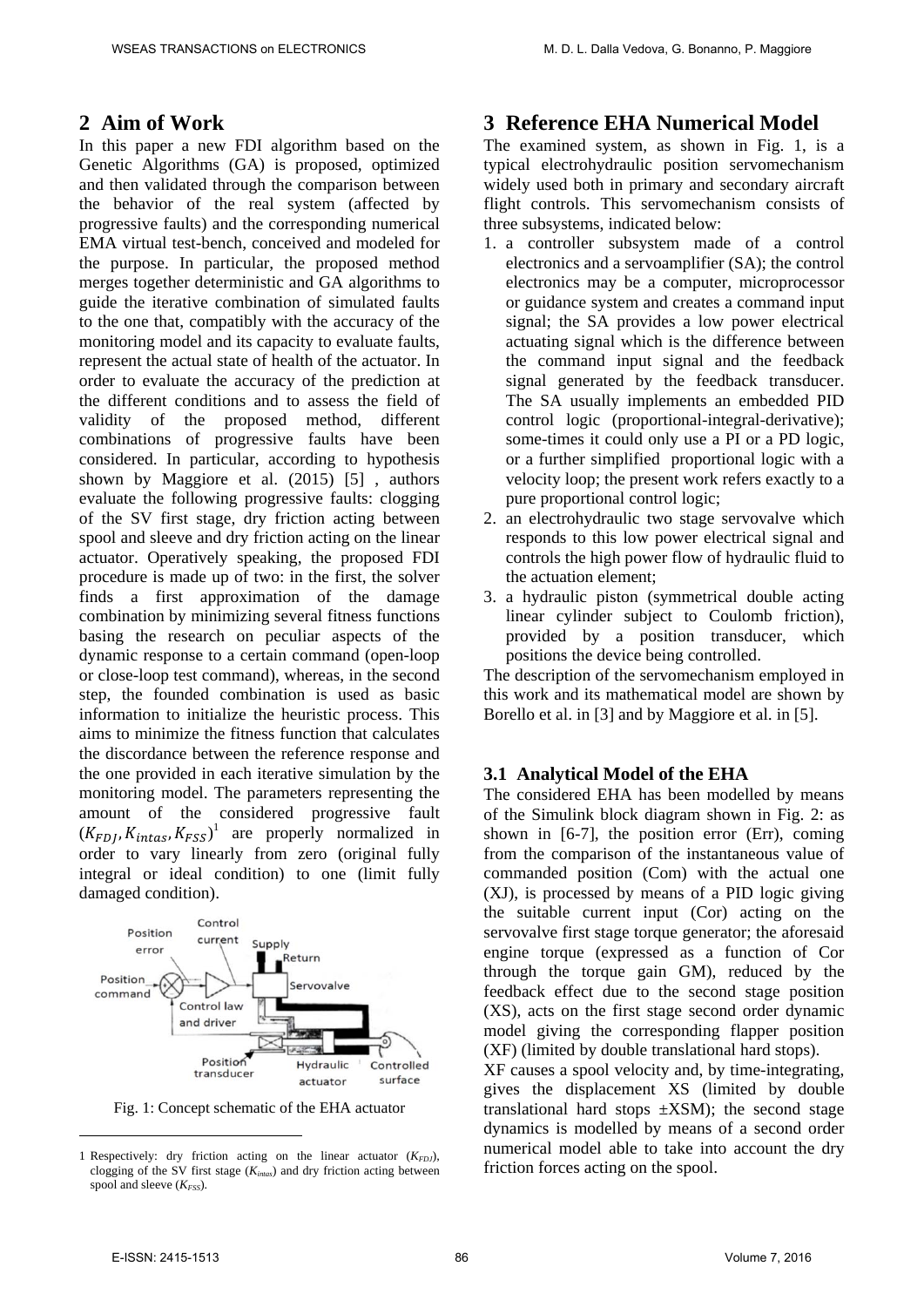

Fig. 2: Simulink block diagram of the considered EHA.

From XS, the differential pressure P12 (pressure gain GP taking into account the saturation effects) effectively acting on the piston is obtained by the flows through the hydraulic motors QJ (valve flow gain GQ). The differential pressure P12, through the piston active area (AJ) and the equivalent total inertia of the surface-motor assembly (MJ), taking into account the total load (FR), the viscous (coefficient CJ) and dry friction force (FF), gives the assembly acceleration (D2XJ); its integration gives the velocity (DXJ), affecting the viscous and dry frictions and the linear actuator working flow QJ that, summed to the leakage one, gives the above mentioned pressure losses through the valve passageways. The velocity integration gives the actual jack position (XJ) which returns as a feedback on the command comparison element.

The proposed numerical model is also able to simulate the effects due to conversion from analogic to digital of the feedback signals (ADC), electrical noise acting on the signal lines and position transducers affected by electrical offset.

#### **3.2 EHA Monitoring Model**

The proposed detailed EHA Simulink model, as explained in the previous paragraphs, is able to simulate the dynamic behavior of an actual electrohydraulic servomechanism taking into account the effects due to command inputs, environmental boundary conditions and several failures. So, even with proper limitations, this model allows to simulate the dynamic response of the real system in order to evaluate the effects of different faults and designs, analyses and tests different diagnostic and prognostic monitoring strategies. In order to conceive a smart system able to identify and evaluate the progressive failures, it is necessary to compare its dynamic behaviors with those provided by an ideal system operating in nominal conditions (in order to neglect the effects due to the aforesaid failures). To this purpose, a new numerical model, dedicated to monitoring, has been developed.

As shown in Fig. 3, this model represents a simplified version of the detailed EHA numerical model having the same logical and functional structure; such a model, with respect to the detailed one, is able to give similar performance, although less detailed, requiring less computational effort and reduced computational time.

#### **4 EHA Failures and Degradations**

The electrohydraulic actuator, and in particular the servovalves regulating their hydraulic power, are complex devices and can fail in several ways: according to the above considerations, in this work authors focused on some of the typical faults that affect the servovalve (with the exception of friction acting on the hydraulic linear actuator).

The first progressive fault considered is the clogging of the servo valve first stage filter. As proved by the failure mode analysis, the maximum spool velocity and the initial overshoot peak (generated in the case of a ramp command to the jack in close loop logic) represent measurable parameters explicatory of the occlusion state of the first stage filter. These are considered as terms of comparison useful to lead the first approximation evaluation of the state of health of the SV filter.

The second progressive fault analyzed is the augmentation of the friction coefficient of the sliding contact between spool and sleeve due to the wear of their contact surfaces. In particular, as the sliding contact increases its wear, the period and the amplitude of the steady state oscillation due to limit cycle tends to rise too. An alternative way to esteem the friction condition is also to analyze the spool breakaway condition (e.g. evaluating its time response or the corresponding breakaway error), which puts in evidence a good dependence with the increasing of the friction amount.

The third fault mode analyzed is the progressive augmentation of the friction forces acting on the sliding contact of the hydraulic linear actuator (in particular, the friction between jack and cylinder).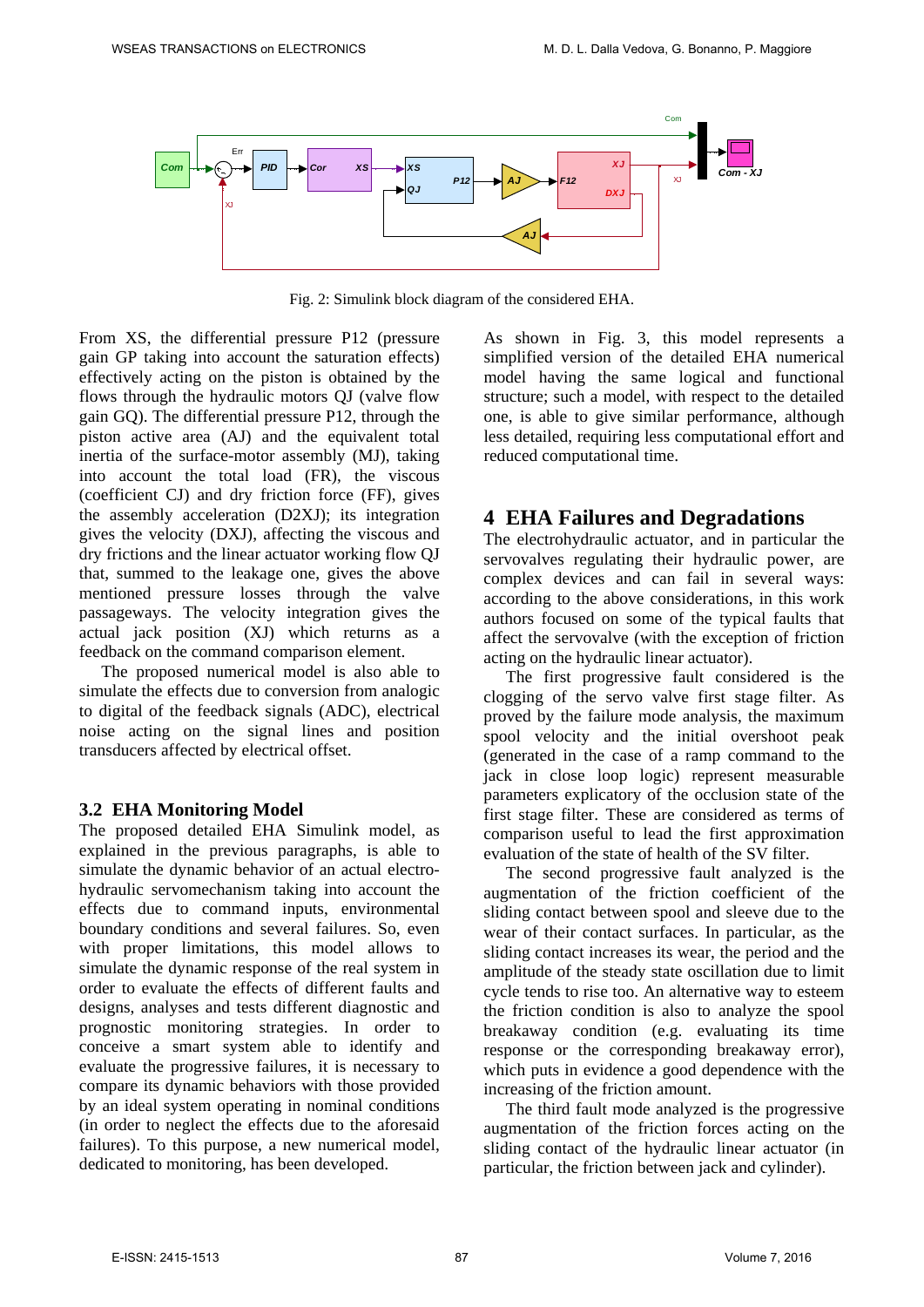

Fig. 3: Block diagram of the EHA mathematical model used for the prognostic algorithm

This dissipative force, caused by the cylinder sealing and guiding elements, has been considered because of its influence on dynamic behavior of the actuation system: this results in a reduction of the EHA position accuracy and breakaway resolution and, eventually, generates stick-slip conditions.

The amount of pressure needed is a direct consequence of the friction conditions, on condition that the viscose contribution is unaltered. Eventually, the phase of fail modes analysis led to the detection of a robust way to perform an approximate estimation of the three progressive faults using the information derived from the observation of just two physic parameters: the position of the spool and the differential pressure to the actuator. In order to take advantage of this correspondence between cause and effect in an efficient way, two test cases were developed: one in

## **5 Fault Detection and Identification**

Several optimization techniques are used for model parameter estimation tasks; they can be classified into two main categories: deterministic (direct or indirect) and probabilistic (stochastic, as Monte Carlo method, simulated annealing and genetic algorithms). As reported in [5]), a large part of these methods are local minima search algorithms and often do not find the global solution (i.e. they are highly dependent on a good initial setting).

Local-minima approaches would not be robust and may provide a false indication of parameter changes in an on-line system (i.e. a wrong selection of starting settings could determinate problems of convergence or global minima). Otherwise, as reported in [8-9], global search methods, such as genetic algorithms and simulated annealing, provide more promising options for on-line model identification.

Genetic Algorithms (GAs) have been used in science and engineering as adaptive algorithms for solving practical problems and as computational models of natural evolutionary systems [10]. About that, it must also be noted that, especially in order to implement a model-based FDI algorithm able to perform the health diagnosis of a real EMA evaluating several variables (typically five or more), the method based upon GAs are usually more effective and reliable with respect to other approaches (e.g. deterministic methods). In recent years the applications of genetic algorithms in the development of diagnostic systems based on numerical models have found wide interest in the scientific world and have led to several technical applications. In particular, in the field of mechatronics and electromechanical systems, have been published many researches about new diagnostic and prognostic algorithms which integrate GAs optimization and model-based approach [11]. Operatively speaking, the fault detection and identification procedure uses the monitoring model and its ideal dynamic response in a certain fault condition. Consequentially, the dynamic response of the monitoring model is used by the fitness function in order to get a scalar evaluation of how much the monitoring response differs from the reference one. Obviously, this comparing step is iteratively repeated with different fault combinations in order to explore the entire domain of research and to find the ideal combination of fault condition that minimizes, as efficiently as possible, the fitness function and so represents the state of health of the actuator. This task is performed by the optimization tool, which leads the iterative generation of new fault combinations to a progressive decrease of the fitness function in order to get as close as possible to the real solution (Fig. 4).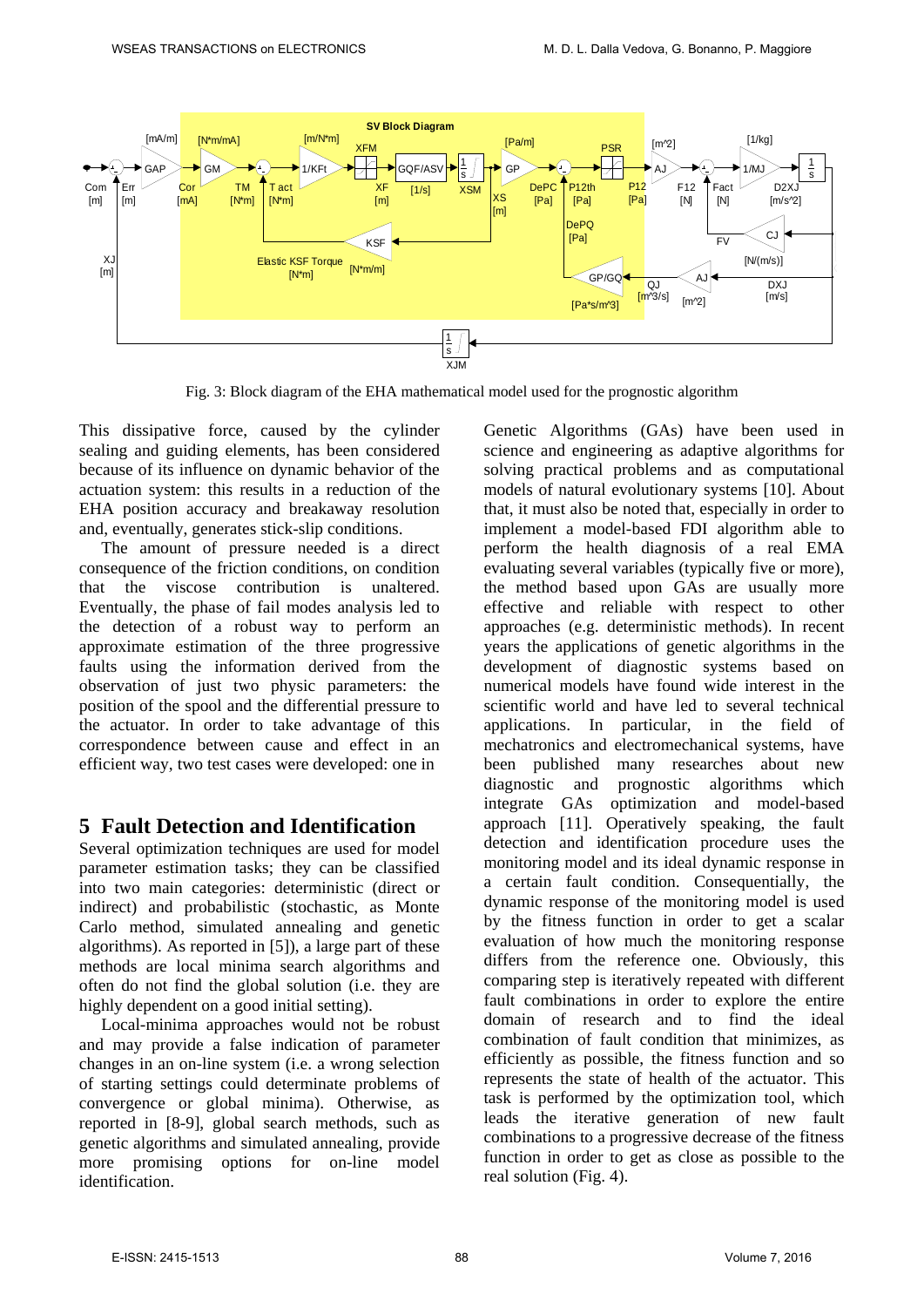

Fig. 4: schematic of the proposed FDI procedure.

The parameters that represent the amount of the considered progressive faults  $(K_{FD}^I, K_{intas}, K_{FSS})$ are normalized to the border state of usage in operative condition, therefore vary linearly from zero (original fully integral condition) to one (limit fully damaged condition). The effectiveness of the entire diagnostic procedure highly depends on several aspects, such as the definition of the test time-history command, the insensibility to the external disturbances and the robustness of the optimization tool chosen. In particular, it is possible to use different kinds of optimization tools depending on the problem to resolve. In general, deterministic solvers are often used for this kind of task, but in recent years, the application of genetic algorithms in the development of diagnostic systems based on numerical models has met wide interest, thus leading to several technical applications. In fact, even though the deterministic process has a mathematical validation of the absolute minimal point research procedure, it is particularly ineffective if the objective function presents relative minima, since the solver could tend to fall into a relative minimum, ignoring the other parts of the domain. As the number of fault modes taken into consideration rises, the objective function becomes ever more irregular and the deterministic research loses in reliability. Heuristic solvers provide a suitable solution for this problem. In fact, they are less accurate in finding the optimal solution than the deterministic approach, but, on the contrary, it is considerably a more robust process, thus decreasing the probability of falling into a relative minimum of the fitness function. The Genetic Algorithm (GA), which makes use of the evolutionary principles of mutation and reproduction, applies Darwin's theory of natural selection to the minimization task, satisfying the necessary conditions of exploration and exploitation of the domain of research. The peculiarity of the heuristic process is that it has a general validity in any case and that does not have any particular guideline to follow. In particular, the genetic algorithm can be applied to the genetics or to the dynamics of the evolution without specific reference to other sectors, such as engineering. In other words, this process is potentially successful but it needs to be set in the correct way to transform this potentiality into effective results.

It must be noted that the proposed FDI procedure makes use of the information provided by first approximation analysis, consisting in a preliminary evaluation of the condition of fault of the actuator. This initial step of the FDI procedure, based on three phases of research (corresponding to each fault mode) performed by means of deterministic methods, provides an approximate value of the fault state and it is mainly used to initialize the GA procedure. Every singular approximation task follows the loop procedure similarly to the one discussed above and represented in Figure 4. Eventually, the success in finding correct answers to the proposed problem with the GA depends on the ability to correctly regulate the solver criteria and to make it as compatible as possible to our problem.

### **6 FDI Procedure and Results**

In order to improve the chances of usage of the diagnostic procedure, two different tests were developed which refer to an open-loop and a closeloop procedure. In fact, both procedures have the same operative principle: they consist in using the first period of the command response to approximately foresee the fault constants and in using the second period to validate and make the prevision more accurate. During the first analysis, three deterministic procedures are used; these resort to three specific objective functions, which compare the main tangible aspects of the response, in order to find a solution that minimizes the aforementioned objective function, in the best possible way.

The approximation procedure sequence also consists in the esteem of the jack-cylinder sliding surfaces friction condition, of the filter clog constant and finally of the spool-sleeve sliding surfaces friction. Once an approximate prevision of the fault constants is obtained, this fault combination is used as a starting point for the heuristic refinement and validation of the result. The second part of the test command is used by a genetic solver in order to improve the precision and the robustness of the conclusive fault combination.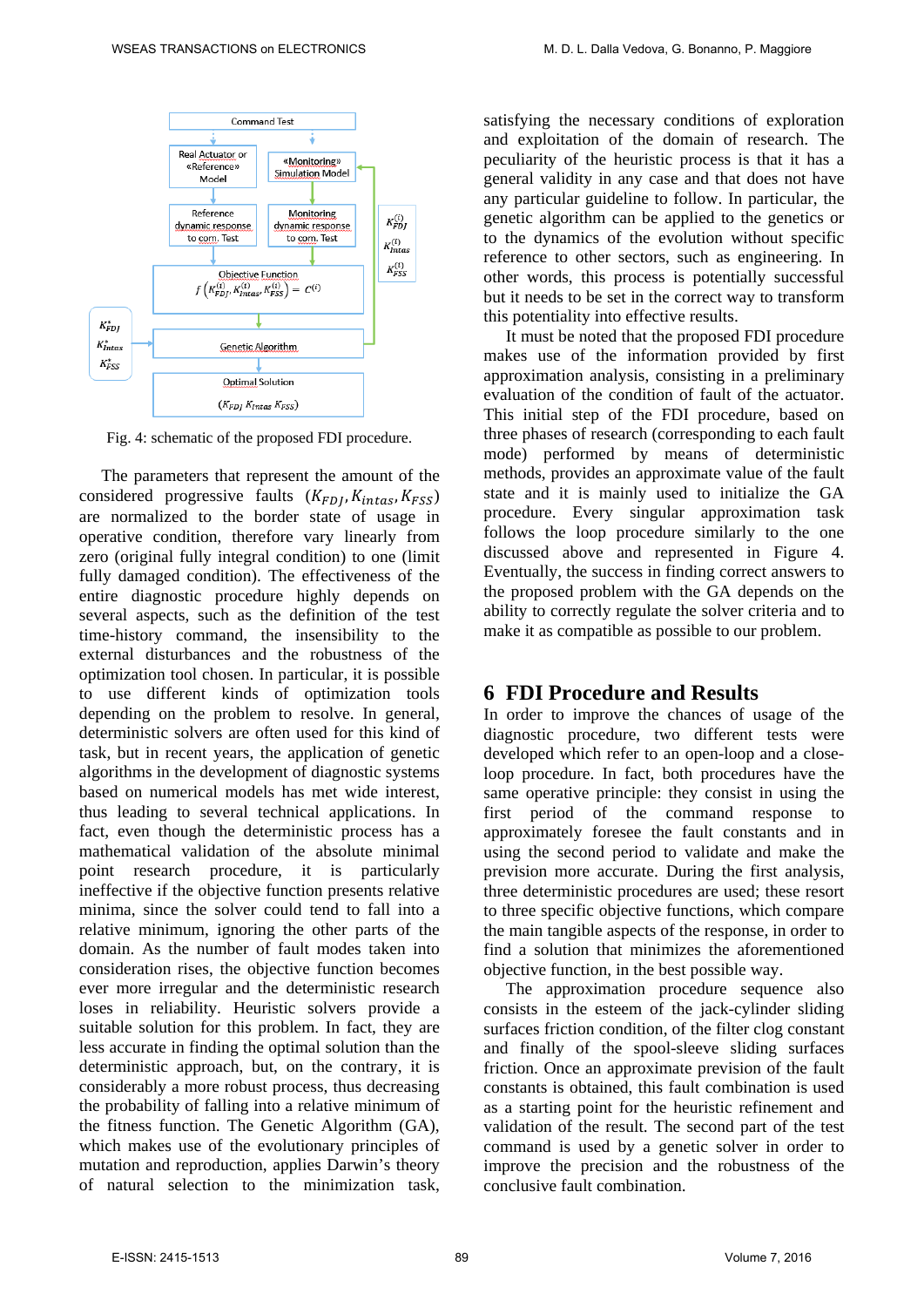This operation is carried out following the integer indication of the objective function, aiming to evaluate the difference of response between the monitoring and the reference model. The objective functions only take the displacement of the spool and the differential pressure into consideration, thus estimating the gap between the reference response and the simulated response in the monitoring model. For this purpose, the scalar result of the objective function is used, to search the absolute minimum of the objective function. The latter would correspond to the correct fault combination. The operating principle of the final objective function is in fact to integrate the gap between the spool responses into each sampling step, by summing the amount of the quadratic difference between the monitoring response and the corresponding reference response.

The time-history command plays an essential role in the achievement of a good FDI analysis (i.e. a proper selection of these command inputs could produce a more accurate and efficient evaluation of the EMA health conditions). The first period of the input signal, both in open-loop and in close-loop test, is defined according to what is necessary to highlight, basing on the cause-effect studies of the faults, discussed in paragraph 4. Instead, the second part of the time response is used as a matter of study by the GA solver to do the final evaluation. In particular, the second part of the time history, for both the test cases, consists in two sinusoidal commands with a different frequency.

The command is so defined because in this way there is less chance for the right combination to be confused with another one. In fact, it could happen that two fault combinations get the same gain and phase of system response for a given frequency of sinusoidal input. However, it is nearly impossible that the two combinations have the same frequency response (evaluated in terms of gain and phase) for two different input frequencies.

In the following of the paragraph are reported two tables that refer to the solution founded by the proposed algorithm, considering the response provided by the reference model in various fault conditions analysed in the open loop (OL) test and in the close loop (CL) test.

Table 1 shows the open loop test prevision; in this table, Value 1 contains the first approximation results and Value 2 the final solutions provided by the genetic algorithm. err1 and err2 are the percent errors compared to the correct constant. The blue cells show the mean error for each prevision and the green cells the reduction of the mean percent error between the first approximation combination and the final combination.

|                |                |            |     | Open loop test resuls |          |          |          |          |
|----------------|----------------|------------|-----|-----------------------|----------|----------|----------|----------|
| Cases          |                | Parameters |     | Value1                | Value2   | err1     | err2     |          |
| $\mathbf{1}$   | K1             | Kintas     | 0,3 | 0,315347              | 0,298426 | 1,534677 | 0,157381 |          |
|                | K <sub>2</sub> | FSS        | 0,3 | 0,293906              | 0,303541 | 0,609375 | 0,354085 |          |
|                | K3             | FDJ        | 0,3 | 0,3                   | 0,299304 | 2,78E-14 | 0,069618 |          |
|                |                |            |     |                       | 0        | 0,714684 | 0,193695 | 0,520989 |
| $\overline{2}$ | K1             | Kintas     | 0,3 | 0,419308              | 0,295381 | 11,93079 | 0,461934 |          |
|                | K <sub>2</sub> | FSS        | 0,6 | 0,485938              | 0,610053 | 11,40625 | 1,005346 |          |
|                | K3             | FDJ        | 0,3 | 0,3                   | 0,3      | 2,78E-14 | 2,78E-14 |          |
|                |                |            |     | 0                     | 0        | 7,779014 | 0,489093 | 7,289921 |
| 3              | K1             | Kintas     | 0,6 | 0,707749              | 0,598059 | 10,77491 | 0,194063 |          |
|                | K <sub>2</sub> | <b>FSS</b> | 0,6 | 0,419844              | 0,606258 | 18,01562 | 0,625801 |          |
|                | K3             | <b>FDJ</b> | 0,3 | 0,30025               | 0,30025  | 0,025    | 2,50E-02 |          |
|                |                |            |     | O                     | $\Omega$ | 9,605179 | 0,281621 | 9,323558 |
| 4              | K1             | Kintas     | 0,6 | 0,707749              | 0,598062 | 10,77491 | 0,193846 |          |
|                | K <sub>2</sub> | <b>FSS</b> | 0,6 | 0,419844              | 0,606253 | 18,01562 | 0,62527  |          |
|                | K3             | <b>FDJ</b> | 0,6 | 0,599928              | 0,599928 | 0,00715  | 0,00715  |          |
|                |                |            |     |                       |          | 9,599229 | 0,275422 | 9,323807 |

Table 1: Result of the FDI procedure for open loop test

Table 2 shows the results of the closed loop test: it must be noted that the considered test cases are the same as the previous study and the format of the table is the same too.

Table 2: Result of the FDI procedure for closed loop test

|                |                | Close loop test |     |          |          |          |          |          |  |
|----------------|----------------|-----------------|-----|----------|----------|----------|----------|----------|--|
| Cases          |                | Parameters      |     | Value1   | Value2   | err1     | err2     |          |  |
|                | K1             | Kintas          | 0,3 | 0,294593 | 0,302977 | 0,540715 | 0,297695 |          |  |
| $\mathbf{1}$   | K <sub>2</sub> | FSS             | 0,3 | 0,303581 | 0,294149 | 0,358053 | 0,585067 |          |  |
|                | K3             | FDJ             | 0,3 | 0,300026 | 0,299999 | 0,002639 | 6,44E-05 |          |  |
|                |                |                 |     |          |          | 0,300469 | 0,294275 | 0,006194 |  |
| $\overline{2}$ | K1             | Kintas          | 0,3 | 0,294778 | 0,300862 | 0,522175 | 0,086175 |          |  |
|                | K <sub>2</sub> | FSS             | 0,6 | 0,468279 | 0,59343  | 13,17215 | 0,657039 |          |  |
|                | K3             | FDJ             | 0,3 | 0,299984 | 0,300004 | 0,001572 | 0,000369 |          |  |
|                |                |                 |     |          |          | 4,565299 | 0,247861 | 4,317438 |  |
| 3              | K1             | Kintas          | 0,6 | 0,679822 | 0,597723 | 7,98223  | 0,227672 |          |  |
|                | K <sub>2</sub> | FSS             | 0,6 | 0,525945 | 0,607861 | 7,405464 | 0,786098 |          |  |
|                | K3             | FDJ             | 0,3 | 0,300042 | 0,300002 | 0,004237 | 0,000221 |          |  |
|                |                |                 |     |          |          | 5,130644 | 0,337997 | 4,792647 |  |
| 4              | K1             | Kintas          | 0,6 | 0,6035   | 0,601521 | 0,350046 | 0,152124 |          |  |
|                | K <sub>2</sub> | FSS             | 0,6 | 0,534835 | 0,594485 | 6,51646  | 0,551489 |          |  |
|                | K3             | FDJ             | 0,6 | 0,60004  | 0,600002 | 0,003979 | 0,000242 |          |  |
|                |                |                 |     |          |          | 2,290162 | 0,234619 | 2,055543 |  |

As evidenced in red in Table 1 and Table 2, the results given by first approximation analysis sometimes are too inaccurate and, without the further improvements provided by the GA, cannot give effective and reliable previsions.

### **7 Conclusions**

This work analyses the effects of progressive faults on the dynamic behavior of EHA in order to identify system-representative parameters which are suitable for prognostic activities and to propose a new innovative model based fault detection and identification method (FDI) that makes use of deterministic and heuristic solvers in order to converge to the actual state of wear of the tested actuator; this method allows a prompt detection of gradually-increasing failures on aircraft actuators.